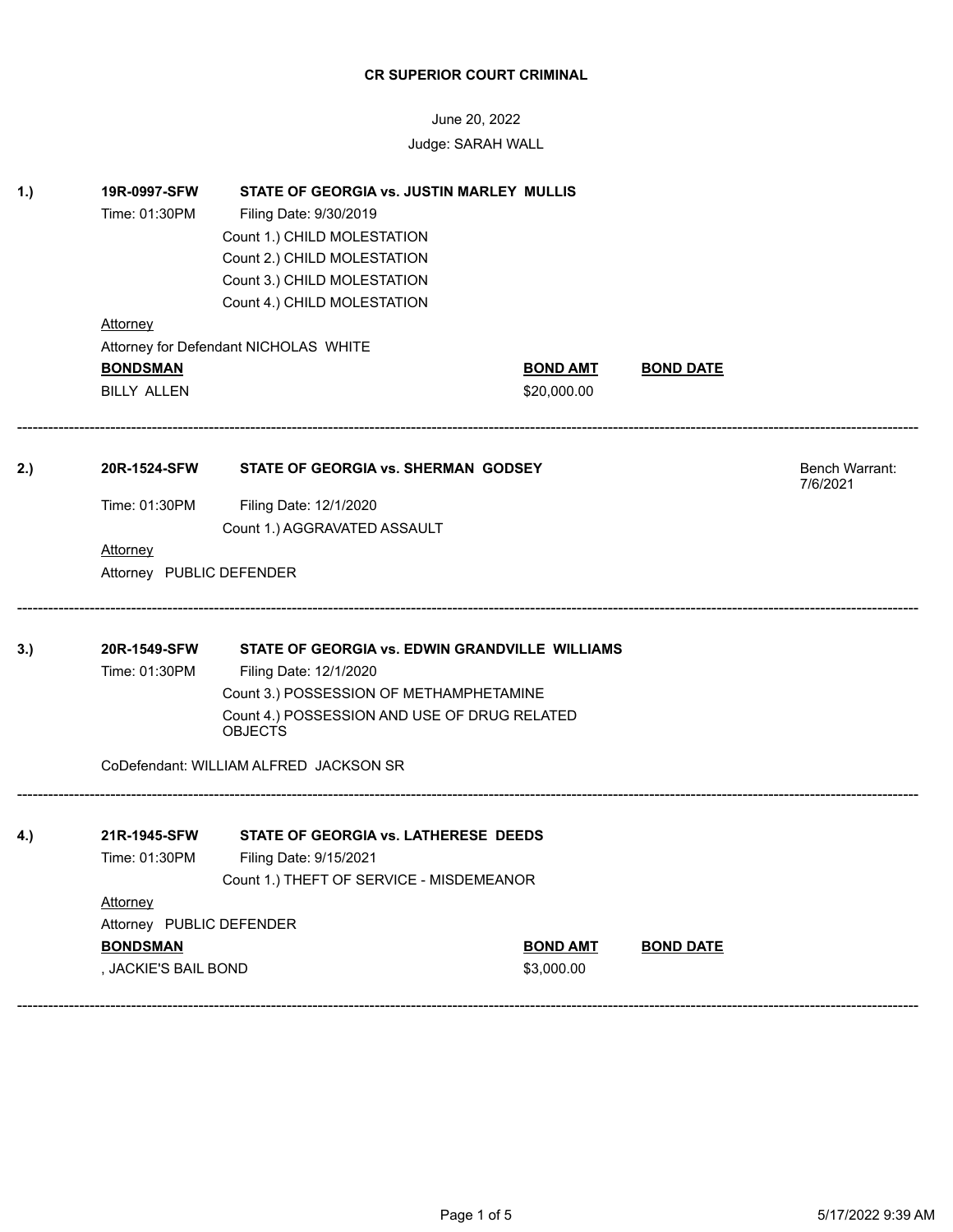June 20, 2022 Judge: SARAH WALL

| 5.) | 21R-1954-SFW                                                                                     | Bench Warrant:<br>11/3/2021                                                                                                                     |                 |                  |  |
|-----|--------------------------------------------------------------------------------------------------|-------------------------------------------------------------------------------------------------------------------------------------------------|-----------------|------------------|--|
|     | Time: 01:30PM                                                                                    |                                                                                                                                                 |                 |                  |  |
|     |                                                                                                  |                                                                                                                                                 |                 |                  |  |
|     |                                                                                                  |                                                                                                                                                 |                 |                  |  |
|     | <b>Attorney</b>                                                                                  |                                                                                                                                                 |                 |                  |  |
|     | Attorney for Defendant PUBLIC DEFENDER                                                           |                                                                                                                                                 |                 |                  |  |
| 6.) | 21R-2038-SFW                                                                                     |                                                                                                                                                 |                 |                  |  |
|     | Time: 01:30PM                                                                                    | Filing Date: 11/4/2021                                                                                                                          |                 |                  |  |
|     |                                                                                                  | Count 1.) RIOT IN PENAL INSTITUTION                                                                                                             |                 |                  |  |
|     |                                                                                                  | Count 2.) AGGRAVATED BATTERY                                                                                                                    |                 |                  |  |
|     | <b>Attorney</b>                                                                                  |                                                                                                                                                 |                 |                  |  |
|     |                                                                                                  | Attorney for Defendant PUBLIC DEFENDER                                                                                                          |                 |                  |  |
|     | <b>BONDSMAN</b>                                                                                  |                                                                                                                                                 | <b>BOND AMT</b> | <b>BOND DATE</b> |  |
|     | , JACKIE'S BAIL BOND                                                                             |                                                                                                                                                 | \$20,000.00     |                  |  |
|     |                                                                                                  | CoDefendant: CORNELIOUS KETRELL MARTIN                                                                                                          |                 |                  |  |
| 7.) | 21R-2038-SFW<br>Time: 01:30PM                                                                    | STATE OF GEORGIA vs. CORNELIOUS KETRELL MARTIN<br>Filing Date: 11/4/2021<br>Count 1.) RIOT IN PENAL INSTITUTION<br>Count 2.) AGGRAVATED BATTERY |                 |                  |  |
|     | <b>Attorney</b>                                                                                  |                                                                                                                                                 |                 |                  |  |
|     | Attorney for Defendant PUBLIC DEFENDER                                                           |                                                                                                                                                 |                 |                  |  |
|     | <b>BONDSMAN</b>                                                                                  |                                                                                                                                                 | <b>BOND AMT</b> | <b>BOND DATE</b> |  |
|     | , JACKIE'S BAIL BOND                                                                             |                                                                                                                                                 | \$24,000.00     |                  |  |
|     | CoDefendant: ERIC TYRELL BOYD                                                                    |                                                                                                                                                 |                 |                  |  |
| 8.) | 21R-2056-SFW                                                                                     | STATE OF GEORGIA vs. JOEL PRITCHETT                                                                                                             |                 |                  |  |
|     | Time: 01:30PM                                                                                    | Filing Date: 11/4/2021                                                                                                                          |                 |                  |  |
|     |                                                                                                  | Count 1.) SERIOUS INJURY BY VEHICLE                                                                                                             |                 |                  |  |
|     |                                                                                                  |                                                                                                                                                 |                 |                  |  |
|     |                                                                                                  |                                                                                                                                                 |                 |                  |  |
|     |                                                                                                  |                                                                                                                                                 |                 |                  |  |
|     |                                                                                                  |                                                                                                                                                 |                 |                  |  |
|     | <b>Attorney</b>                                                                                  | Count 5.) WEAVING OVER ROADWAY                                                                                                                  |                 |                  |  |
|     |                                                                                                  |                                                                                                                                                 |                 |                  |  |
|     | Attorney for Defendant PUBLIC DEFENDER<br><b>BONDSMAN</b><br><b>BOND AMT</b><br><b>BOND DATE</b> |                                                                                                                                                 |                 |                  |  |
|     | WIGGINS BONDING COMPANY,                                                                         |                                                                                                                                                 | \$5,000.00      |                  |  |
|     |                                                                                                  |                                                                                                                                                 |                 |                  |  |

------------------------------------------------------------------------------------------------------------------------------------------------------------------------------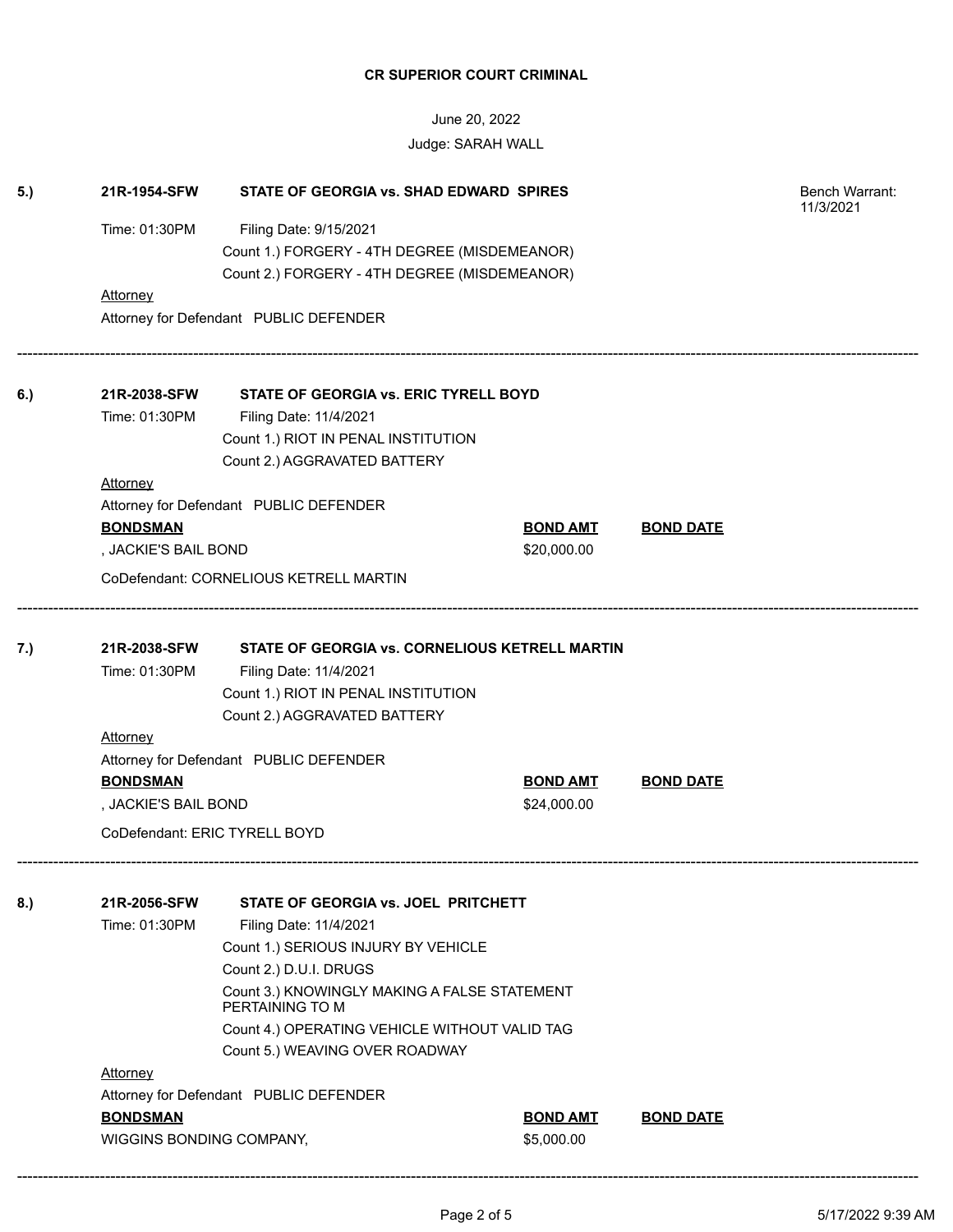June 20, 2022 Judge: SARAH WALL

| 9.) | 21R-2059-SFW<br>Time: 01:30PM                                  | <b>STATE OF GEORGIA vs. THOMAS LEVI STRUTCHEN</b><br>Filing Date: 11/4/2021<br>Count 1.) SALE OF METHAMPHETAMINE |                 |                  |  |  |
|-----|----------------------------------------------------------------|------------------------------------------------------------------------------------------------------------------|-----------------|------------------|--|--|
|     | <b>Attorney</b><br>Attorney for Defendant PUBLIC DEFENDER      |                                                                                                                  |                 |                  |  |  |
|     | CoDefendant: JARVIS FLOWERS                                    |                                                                                                                  |                 |                  |  |  |
|     | CoDefendant: HALEY BROOKE MILLER                               |                                                                                                                  |                 |                  |  |  |
|     |                                                                |                                                                                                                  |                 |                  |  |  |
| 10. | 21R-2080-SFW                                                   | STATE OF GEORGIA vs. JESSE DANIEL HOPWOOD                                                                        |                 |                  |  |  |
|     | Time: 01:30PM                                                  | Filing Date: 11/4/2021                                                                                           |                 |                  |  |  |
|     | Count 1.) POSSESSION OF METHAMPHETAMINE                        |                                                                                                                  |                 |                  |  |  |
|     |                                                                | Count 2.) MARIJUANA-LESS THAN 1 OZ                                                                               |                 |                  |  |  |
|     | Count 3.) POSSESSION AND USE OF DRUG RELATED<br><b>OBJECTS</b> |                                                                                                                  |                 |                  |  |  |
|     | <b>BONDSMAN</b>                                                |                                                                                                                  | <b>BOND AMT</b> | <b>BOND DATE</b> |  |  |
|     | DAVIS, ROY                                                     |                                                                                                                  | \$7,000.00      |                  |  |  |

------------------------------------------------------------------------------------------------------------------------------------------------------------------------------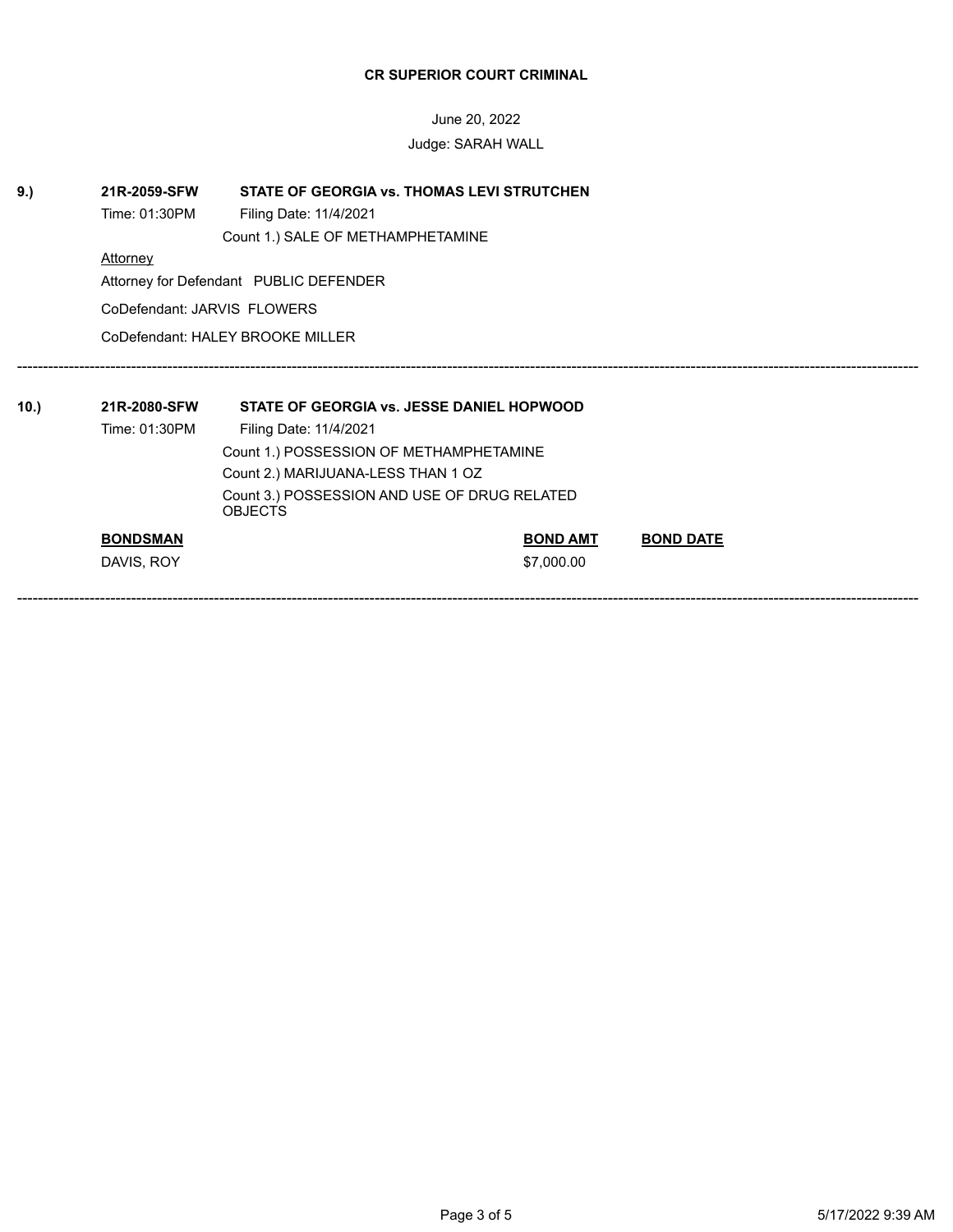June 20, 2022 Judge: SARAH WALL